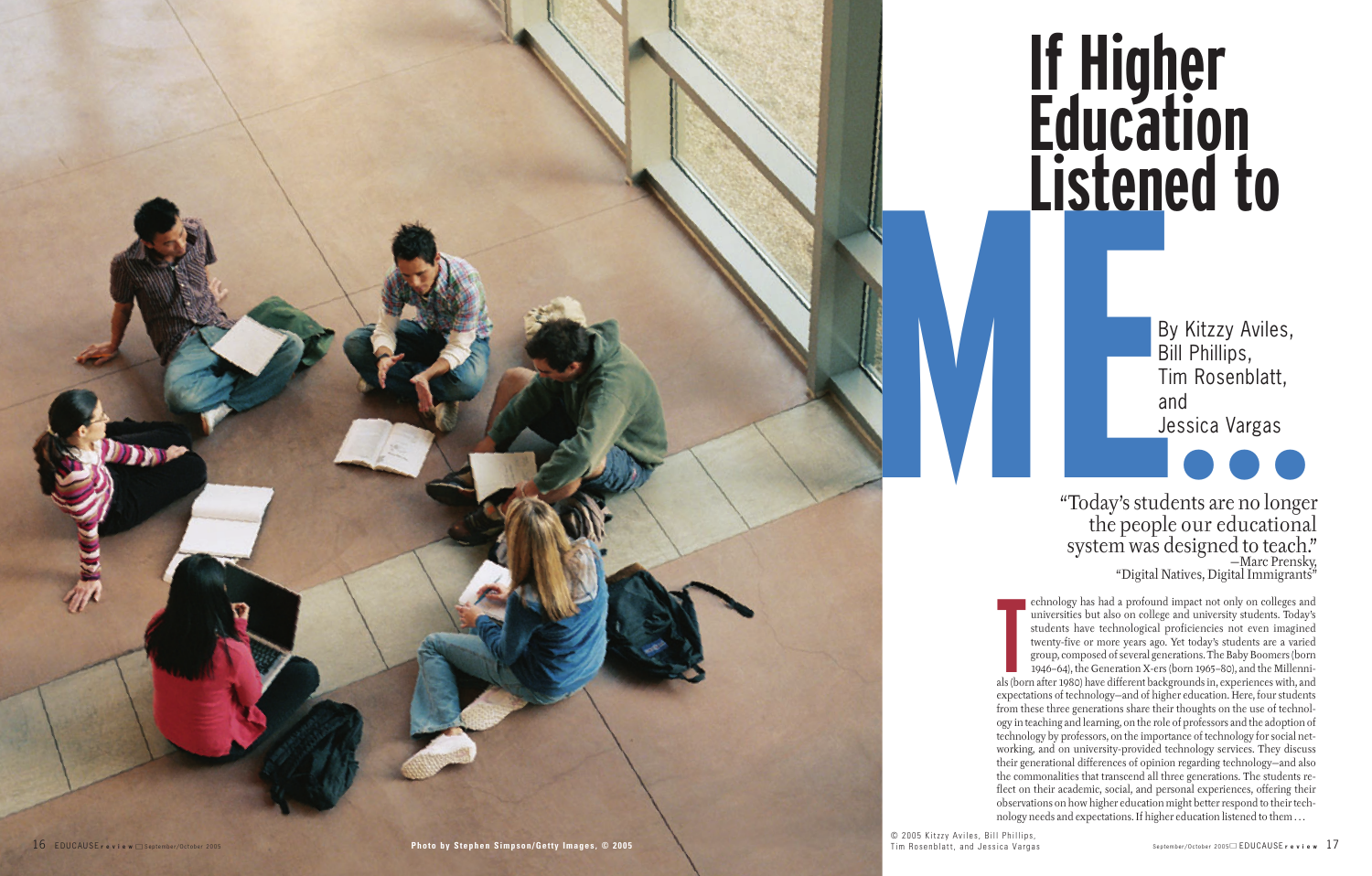# **THE STUDENTS: Bill Philli**

**"I could not live without the Internet and Google. How did we all exist without the Internet at our fingertips?"**



#### **AGE** 53

**GENERATION** Baby Boomer

**MAJOR** Education, Curriculum and

Instruction

**DEGREE** EdD

**INTERESTS** Travel, RVing, fishing

**RESPONSIBILITIES** Married; two great sons— Rob, 22, and Corey, 20—both attending college

**QUIRKS** I hate a mess and disorganization!

**TECH BACKGROUND** When I was growing up. our only source of information at home was a dusty set of encyclopedias that were probably ten years old. And that was it. We didn't have Google. We had three channels on the television set, if the aluminum foil on the rabbit ears was adjusted properly.

**PHRASE** "Life should not be a journey to the grave with the intention of arriving safely in an attractive and well-preserved body, but rather to skid in sideways, chocolate in one hand, martini in the other, body thoroughly used up, totally worn out, and screaming 'WOO-HOO what a ride!''

**TV SHOW** *Seinfeld* reruns

**MUSIC** Old rock—Zepplin, The Doors—and my favorite, Jimmy Buffet

**BOOKS** Hemingway, *The Old Man and the Sea* or his short stories

**VIDEO GAMES** *Pac-Man*, many years ago, and *Tetris*

**IF YOU COULD ASK HIGHER EDUCATION TO CHANGE ONE THING, WHAT WOULD IT BE?** Provide a Web component for each and every course.

# **Technology in the Classroom**

**TIM:** I'd like to start with a story about clickers. I had a physics class that used these clickers. When the idea was explained at the beginning of the semester, it seemed like a really good idea. In a large class, it's hard to look at each student individually. The professor can ask people to raise their hands, but that provides only a general sense of what the entire class is thinking. The clickers record each individual student's response and let the professor focus on what each student has to say. However, it didn't work as well in practice. We had to rent the clickers at the beginning of the semester and give them back at the end. We had to pay twenty dollars, and we ended up using the clickers only about four or five times throughout the entire semester, which meant that every time we pushed the button, it cost us five dollars. There were also some technical problems with the arrangement of the room. At times, these became so much of a problem that it would almost have been better just to write our answers down on a sheet of paper, the oldfashioned way, and hand in the paper.

**KITZZY:** My experience with technology in the classroom has been a little bit smoother, maybe because it has involved a more simplistic use of technology. A lot of my classes have been in a lab setting. Each student had a computer to use while the professor was lecturing. So we could use Google and get more information during the lectures. Our professor made use of this in the classroom. Instead of spending the entire three-hour block of class time lecturing to us about whatever he felt was important, he would spend maybe a third of that time telling us the main point that he wanted to make sure we knew about. Then, for the rest of the time, he would give us a topic and have us get into groups, search Google, use the online databases, research the topic, and then present our findings to the rest of the class. So instead of us having to just listen to and learn from him, he allowed us to learn from each other. I thought that was very beneficial. And this is a very simple example of technology use. He didn't have to go far and get a big piece of equipment.

**BILL:** The four of us agree—across the generations—on the importance of providing a minimum Web presence for all courses by posting handouts, syllabi, and class schedules online. In one of my classes, the instructor e-mailed everyone in the class to say that the first night of class was canceled. But two of us didn't get the e-mail in time, and we showed up. After waiting forty-five minutes, we checked our e-mail next door at the lab and found out about the cancellation. I was frustrated. I was mad. I had wasted about two hours going to class, waiting, and returning home. Had that information been provided on the Web, this would not have been an issue. Instead, it took me three phone calls and four emails to get a copy of a syllabus.

**JESSICA:** I would like to see professors try to integrate more technology into their courses. I'm a history major, and one of my professors taught his course traditionally. He sat up in front of the class, presenting the material in a very interesting way, as if it were a story. The students took their notes, and that was it. I did well in that class. Then I had another professor who, not fearful of technology, integrated it into everything we were doing. He assailed my senses. He had clips from the Web. He did Google searches. He used PowerPoint. He showed video. Anything that he could get his hands on he was putting right there in front of us. I did well in that class too, but I retained the material far better in the class that used technology. Don't get me wrong: I don't want a professor to put up PowerPoint slides and say, "Hey, I'm using technology!" That's not going to work either, especially if the professor is simply presenting the information word-byword. There's no point in that.

**KITZZY:** As Bill mentioned, course materials need to be posted online. But having the syllabus and schedule online is not enough. One of my teachers put all his notes online. At the very beginning of the class, on the first day, he showed us the Web site and gave us the URL. He said: "I have all my notes up already. You can treat this as an advance transcript of my class." It wasn't word-for-word, but the notes addressed pretty much what he was going to cover. He said that as things changed in class, he would update the Web site. For example, if a student asked about a certain topic, he would add that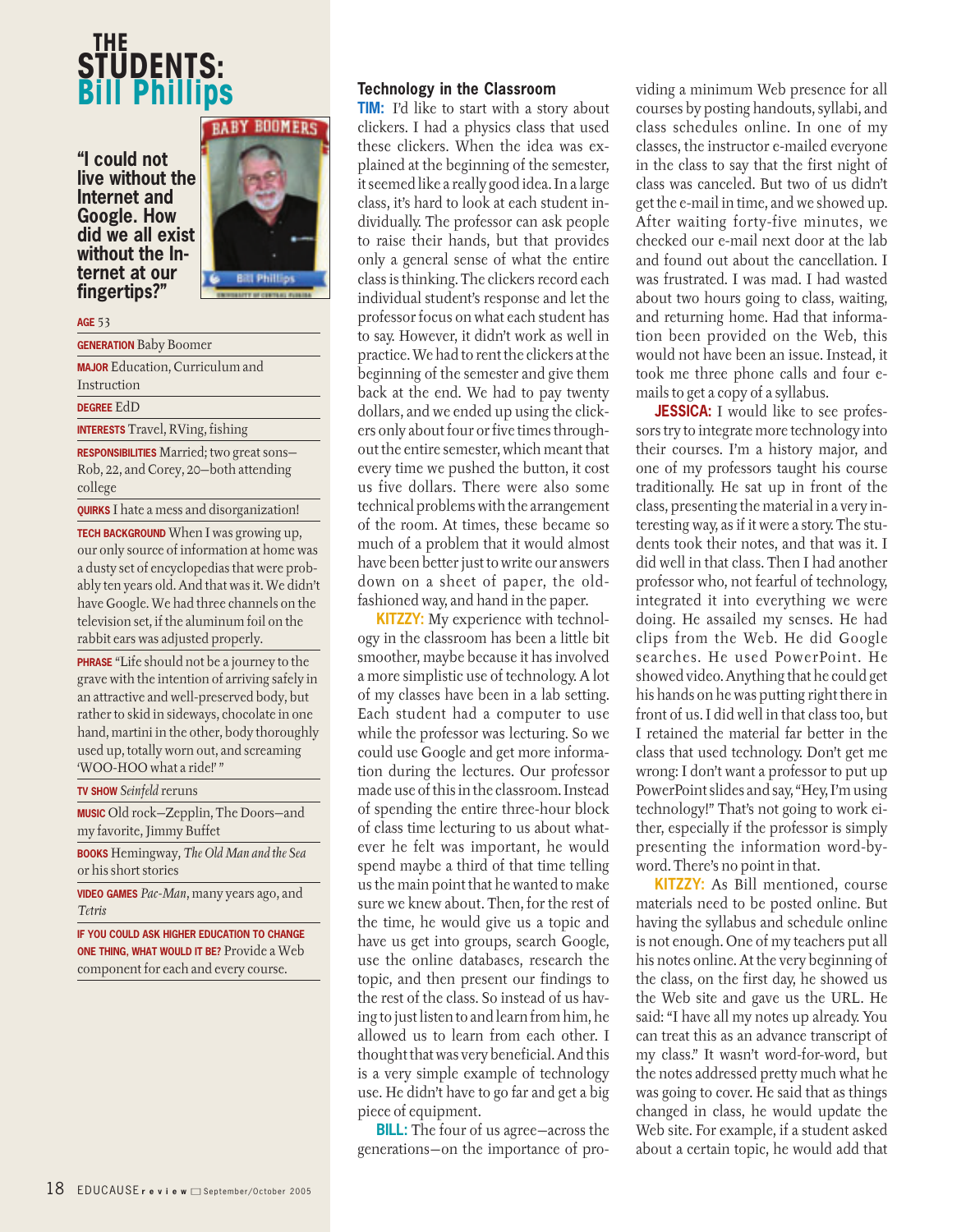# **THE STUDENTS: Kitzzy Aviles**

**"If I can't Google it, then it's probably not worth knowing."**



**AGE** 26

**GENERATION** Generation X

**MAJOR** Instructional Systems

**DEGREE** Master's

**INTERESTS** Reading, Web design, improv, TV, movies

**RESPONSIBILITIES** I'm in a committed relationship. I live alone (I like my independence) in an apartment and am responsible for all the bills. I work full-time and go to school parttime.

**QUIRKS** I'm a perfectionist and overthink everything.

**TECH BACKGROUND** I have my own Web site and domain (www.kitzzy.com), which I created from scratch with the latest standards. I taught myself most of this from the Internet. I didn't grow up with technology. I didn't really have a computer of my own until I went to college in 1996. I didn't know what this Internet thing was all about, and now I can't live without it.

**PHRASE** "I love trying new things!"

**TV SHOW** Crime and medical dramas such as *Law and Order, CSI, Judging Amy, Boston Legal, Medical Investigation, ER*; sitcoms such as *Joey, That 70's Show, Two and a Half Men*, and many others.

**MUSIC** I like a lot of oldies such as the Beatles, Elvis, Sinatra, and some modern stuff too like John Mayer, Coldplay and Norah Jones.

**BOOKS** Legal/crime thrillers and suspense/ mystery such as *The Da Vinci Code, Angels and Demons* and authors such as James Patterson, John Grisham, and Philip K. Dick.

**VIDEO GAMES** *Civilization, Dr. Mario, Tetris,* and other mind/puzzle games

**IF YOU COULD ASK HIGHER EDUCATION TO CHANGE ONE THING, WHAT WOULD IT BE?** Attendance should be flexible to accommodate the ever-changing nontraditional student. Instead of focusing on required attendance, teachers should focus on providing students with the tools to make them successful and should let them be responsible for their own learning.

example to the Web. This was something that was right there for us. Students could print the Web material and use it for notes and could add their own notes. Also, if we missed class, we had a backup.

**JESSICA:** One of my professors—trying to be mindful of the fact that most of us are kids who can't easily afford college—decided to have the library provide some of the required books completely online. So I didn't have to spend twenty or forty dollars apiece on books that I was going to read only for that class. I also didn't have to try to sell the books back to the bookstore. I had them online and could access them whenever I wanted to.

**BILL:** This is one area where the generational differences start to be felt. Even though I want to see material online and I read a lot of newspaper articles online, I can't read page after page after page on a computer screen. I'm a highlighter, like many who went to college in the 1970s and earlier. I want to be able to print out the material and highlight it so that I can make notes and return to class with those notes.

**TIM:** Although I definitely appreciate the value of having something that I can write on, I really like online material. One of the resources I absolutely love is *Wikipedia.* It's an online, open encyclopedia—anyone can contribute to it. It is an amazingly useful resource. If, for example, I'm sitting in class and I have my laptop with me and the professor is talking about some topic that I'm not too familiar with, I can look it up on *Wikipedia,* get a nice definition and information, and go on learning in that lecture. The lecture becomes a lot more meaningful for me. Or if I miss class one day and I find out the subject that was discussed, I can go home, search on *Wikipedia,* and get some really good explanations. Sometimes *Wikipedia* will have explanations that are even better than the professor's. For research papers, *Wikipedia* is a very, very, very useful resource.

**KITZZY:** Is that the only thing you use for research?

**TIM:** No. A good research paper should have five, ten, twenty sources, depending on the size—tons of resources. But *Wikipedia* definitely is a good place to get a collection of facts to start the research. It gives you a good idea of what to look for.

# **Knowledge Experts versus Facilitators**

**TIM:**In teaching, there seems to be a lot of emphasis on learning facts, with the teacher communicating facts to the students. But *Wikipedia* has pretty much all the facts a student needs. Or a Google search can provide the facts. One way or another, the Internet has the facts. What I'd love to see more of in the classroom is experience. If my professor has been a physicist for twenty years, has been solving calculus problems, I'd like the professor to share with me some of these things—share with me the approaches taken, the thought processes involved. That would definitely help students be able to work with the materials to solve the assigned problems.

**JESSICA:** I agree. Most of my classes are just fact memorizations, simply "spitit-out" experiences. The teacher says: "Hey, you get an A. You memorized everything I said to you. Great." But I had one professor who set up his history course around the experience of doing research, writing a paper, and trying to get it published. The entire semester was spent in that process. We submitted an idea, got it authorized, researched and wrote a paper, rearranged and fixed it and at the end of the course, we had twenty-five-page papers. The students who excelled in that environment had something they could try to get published. I wouldn't have had that otherwise. That's something I would like to see more of in higher education.

**BILL:** I prefer to have the facts and the theory presented, but then I want some hands-on experience to be able to learn how to use that theory or those facts. I just completed three semesters of statistics, which I barely made it through. But I will give credit to the instructor in my second stats class. She spent about thirty minutes talking about the theory or the problem we were going to work on, and then she showed us how to use the theory, and then she let us put it into a practical application. This helped me a great deal to learn how to apply those facts or that theory.

**KITZZY:** Fortunately, many of my recent classes have not fallen into the conventional, fact-memorization category. Instead, a lot of my classes have been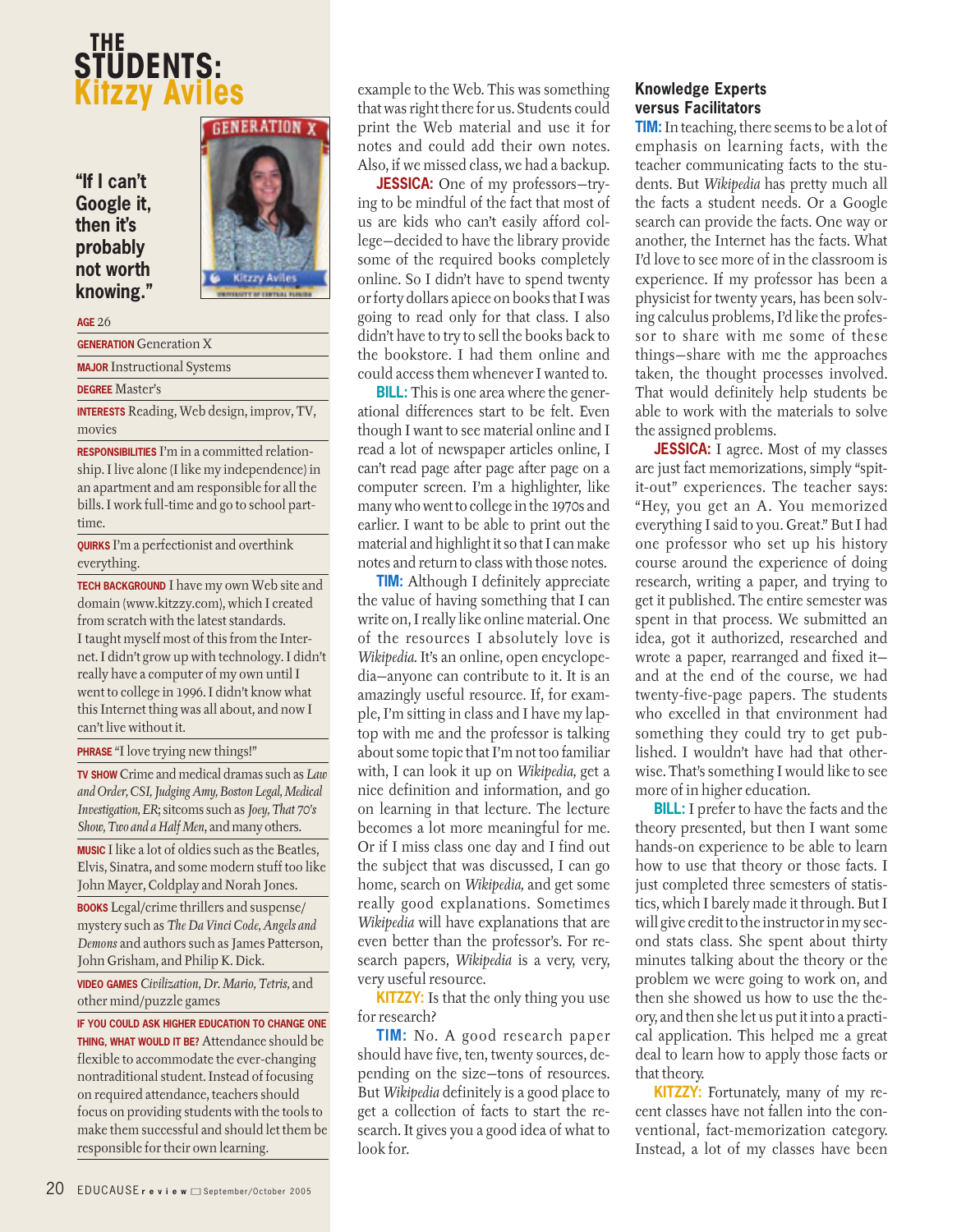# **THE STUDENTS: Jessica Vargas**

**"My laptop follows me wherever I go…the world should be wireless."**



#### **AGE** 23

**GENERATION** Millennial

**MAJOR** History

**DEGREE** Bachelor's

**INTERESTS** Video-gaming, writing, reading, cooking, nonrepresentational art

**RESPONSIBILITIES** Part-time job, full-time student, one cat

**QUIRKS** I tend to go above and beyond what is required.

**TECH BACKGROUND** I've been around computers pretty much all my life. When I was four years old, I was playing the Buck Rogers video game and typing with the wordprocessing system. I love technology. I can be cooking, IMing my friends, and playing video games as well. It's integrated into my life.

**PHRASE** "I like to spend Saturday nights wrapped up in my blankets as I go save the world one video game at a time."

**TV SHOW** I don't watch TV. I opted for highspeed Internet access instead.

**MUSIC** Frou Frou, Maroon 5, Jem, Eric Clapton, Bing Crosby

**BOOKS** J. K. Rowling, the *Harry Potter* series; Brian Jacques, the *Redwall* series; Ayn Rand, *Anthem, The Fountainhead*

**VIDEO GAMES** *Final Fantasy* series

**IF YOU COULD ASK HIGHER EDUCATION TO CHANGE ONE THING, WHAT WOULD IT BE?** I would like to have the libraries be completely Web-based, with books that have highlightable text.

based on projects. The professor says: "OK, here is what this class is designed to teach you to do, and that is exactly what we're going to do before this class is over." Throughout the class, we have many assignments that are part of that big project. So we can be evaluated throughout the class and not with a pass-or-fail at the end. My research class is an example. Our "midterm" was the first half of the paper; our "final" was the final paper. The professor said: "Turn it in whenever. I will give you feedback. When you're completely ready to turn it in, that's when I will give you a mark for it." So students are not penalized for trying things, and students are encouraged. He treated us as if he were a peer reviewer, which I thought was very beneficial. It definitely took the stress away and helped students enjoy the class a lot more. I hated research when I first started the class, but this research process was so rewarding. I could actually get a final project done, because it was placed in context. And the professor's lectures were incredible. There were times when I didn't want to go to class, but after I was there, I didn't want to leave. The professor was so engaging. There are a lot of faculty who are experts in their field. They know their material very well, but they might not know how to teach. Teachers should be taught how to teach. The two aspects need to balance out.

**TIM:** Technology is a magnifying glass. If someone is a good teacher and has that good foundation, that person can teach anyway he or she wants: face-to-face, over the Web, even with phone calls or written correspondence. If someone is a bad teacher and is given a computer and PowerPoint, that's not going to help the person become a good teacher. Having a good foundation as a teacher—having the teaching skills—is important. I'd like to see professors be required to take some education classes. They should learn how to teach before they go in front of the class and attempt to teach. Just because someone is a genius doesn't mean he or she can communicate well. There are many examples of that.

**BILL:** After institutions unplug the copy machines and make instructors put everything on the Web, colleges and universities need to fund and reinforce faculty development. Many institutions seem to be heading in the right direction with faculty development, but I think there's a need to shove more dollars that way and to improve faculty development and to help faculty understand the technology. Don't, don't, don't allow them to fear technology because of a lack of faculty development.

**KITZZY:** Teachers also need to realize that students are not just students: we have other responsibilities. One of the things that I hate about college is that many faculty treat us as if we were still in high school—taking attendance, for example. We're all adults. We should be responsible for our own learning. Let me know what it is that's required of me, and then let me get there. Facilitate my way there, provide me with the resources, be available—on the phone or online. It would be great if we could IM our professors.

**BILL:** They'd have to understand what IM is.

**KITZZY:** True. But if we could just instant message our professors, it would be so much easier and, I think, a lot less confrontational for many of us.

**TIM:** I use IM, instant messaging, to talk to my friends. It's very informal. I can send people messages, and if they're there, they respond; if they're not, they don't. If we could speak with professors that way, it would feel like they're on our level, more accessible. We wouldn't be trying to talk to someone who's up on high. When you like someone, you're going to listen to them more, and the more you listen, the more you can learn. An example is a physics class that I took. Throughout the beginning of the semester, the teacher was a little stiff. It was hard for him to relate to the students. Then one day, around the middle of the semester, we were learning about forces and how particles interact with one another, and he told us that his hobby was military history, military technology, military weaponry. He was telling us about a railgun, which is a weapon that the character in the video game *Quake* runs around and shoots. The professor explained that a railgun wouldn't work like that in real life: unless it was bolted to the ground, a real railgun would end up about a mile in the other direction because of the extreme forces involved in shooting one. The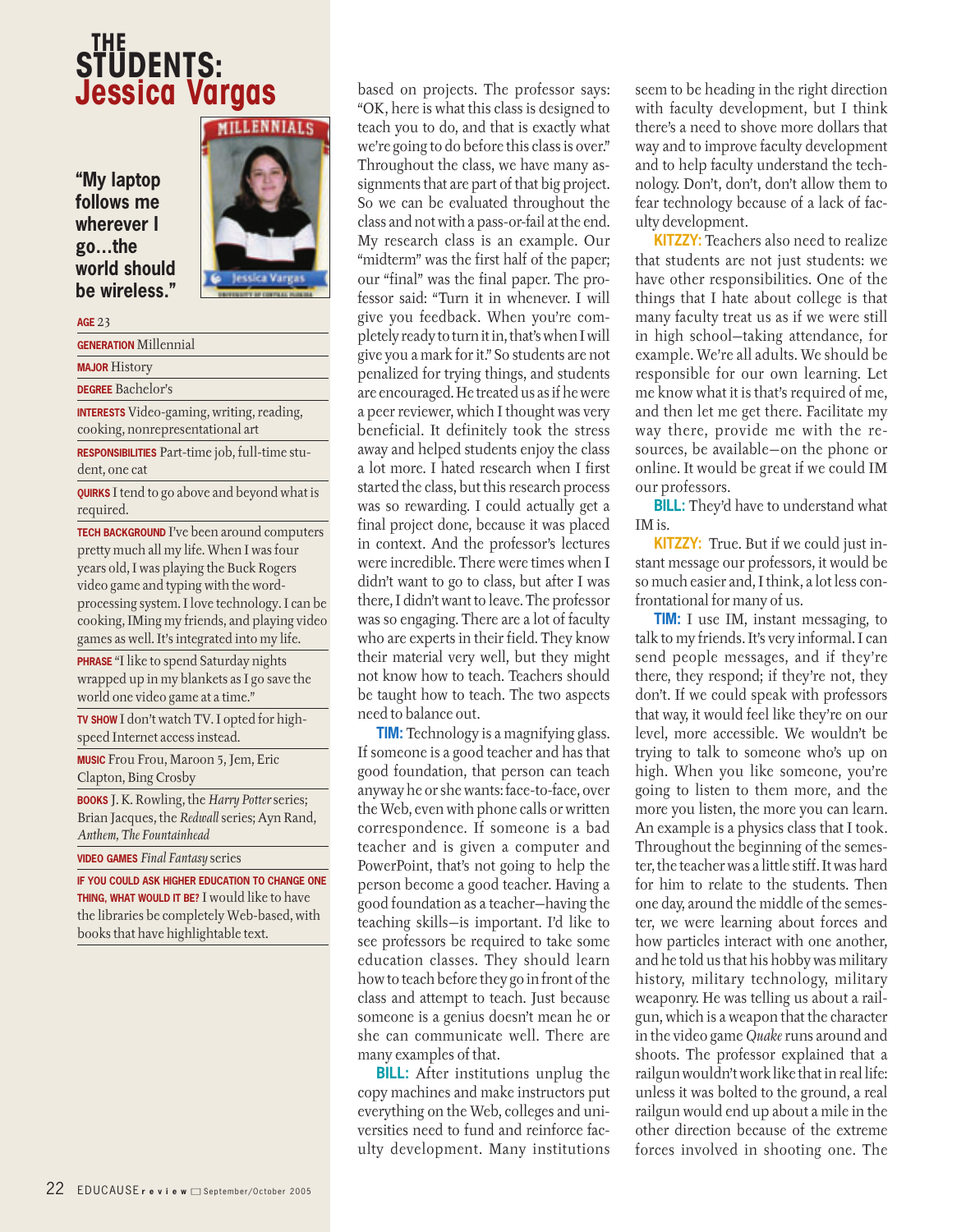# **THE STUDENTS: Tim Rosenblatt**

**"I carry the Internet in my pocket, and boy, do I need it."**



#### **AGE** 22

**GENERATION** Millennial

**MAJOR** Computer Science/Business

**DEGREE** Bachelor's

**INTERESTS** Computers, psychology, music, sports, cars

**RESPONSIBILITIES** When I'm not in class or at work, I dutifully shirk responsibility. =)

**QUIRKS** I don't like to do things without understanding why I should do them.

**TECH BACKGROUND** I don't even remember what the postal service is for. When I have to communicate with someone, it never really occurs to me to write a letter. The Internet has definitely taken over my life.

**PHRASE** "Consistency requires you to be as ignorant today as you were yesterday."

**TV SHOW** *Adult Swim, Rides, South Park, The Daily Show*

**MUSIC** Throwdown, HIMSA, Jurassic 5, Outkast

**BOOKS** *The Design of Everyday Things; Amusing Ourselves to Death; Guns, Germs, and Steel; Phantoms in the Brain*

**VIDEO GAMES** *Grand Theft Auto; Metroid Prime*

**IF YOU COULD ASK HIGHER EDUCATION TO CHANGE ONE THING, WHAT WOULD IT BE?** I would like classes to emphasize learning, not memorization.

classroom was dead silent. Students were fascinated. *Quake* is a game we all play. This was something we were all at least aware of, and the professor was explaining things to us on our terms. After class that day, instead of running off to get lunch or hang out or whatever, students stayed and talked with the professor and listened to what he had to say. They wanted to know more. As Kitzzy said, students shouldn't be required to attend class. They should want to be there so much that they have to be kicked out when the class ends.

## **Social Networking**

**KITZZY:** When we talk about social interactions in colleges and universities, we tend to think about student-to-student social interactions, but the instructor-tostudent social interaction is important too. Professors need to relate to their students. A professor should be more than just a "talking head" up in front of the class; the professor needs to be seen as a person who has hobbies and interests and not simply as someone with a degree and expertise in this specific field. Technology can be one way to make that connection, especially with the Millennials, who have grown up with technology. Just by using technology, professors can relate better to students.

**JESSICA:** Most people have this idea that Millennials aren't social, which is kind of true. When I first meet someone, I'm not going to talk. I'm just going to sit in my corner and pretty much ignore what's going on. Trying to get that initiation, trying to get someone to spark up, is always hard. Online, I'll start talking immediately. I can join a discussion forum, and I can tell everybody that I love nonrepresentational art and that Piet Mondrian is my favorite, and I can say exactly why. I can talk about history and all sorts of things. Universities need to provide a way for shy students, or for Millennials, or for any student to connect to the university and to the other people there. A discussion board, a forum, or some sort of social networking can allow students to meet others like them, something that might not happen face-to-face.

**TIM:** When I was a freshman, I lived in a dorm and played a lot of online games. There is that image of the lone geek sitting in front of the computer all the time. But in online gaming, you can play with people who are next door, in another state, across the world—wherever. In our dorm, we set up a game that we all enjoyed playing. It was called *Counterstrike* and was the military, run-around, shoot- 'em-up style. One day people started joining our game. We didn't know who these people were, but the more people to shoot at, the more fun the game is. And so we welcomed them and we played, and after about eight to twelve hours, eventually we got hungry. We went to the meal plan on campus, and we were all still excited and talking about the game. And this person sitting next to us asked, "Are you talking about *Counterstrike*?" We said, "Yeah." And he said, "I was just in that game!" It turns out this person we were playing the game with is now sitting right next to us, and that gave us something to start talking about. This person was no longer just some random stranger. He was the guy we had been playing the game with. With online gaming, we made friends, we made contacts for our classes, we met people we could study with. So, that lone geek sitting in front of his computer may be interacting with one hundred to two hundred people from around the world. On the other hand, if he went out to a movie or a bar or wherever, he might interact with fifteen people. These "isolated" geeks are actually some of the most social people around. They're talking with two hundred people at once. Universities need to encourage these interactions. Right now, with peer-to-peer applications and viruses, universities are shutting down ports. But by shutting down those computer connections, they are shutting down the connections that those lone geeks have to the outside world and to other people.

**BILL:** This is where the generational differences kick into high gear. The last time I played video games, it was on a monochromatic monitor and it was a game called *Pong* or *Tetris* or something like that. I don't play video games. But I do use the computer a great deal for social and also recreational activities. I recently purchased an old Boston Whaler, and in a matter of hours spent on the Internet, I had more information on restoring an old Boston Whaler than I could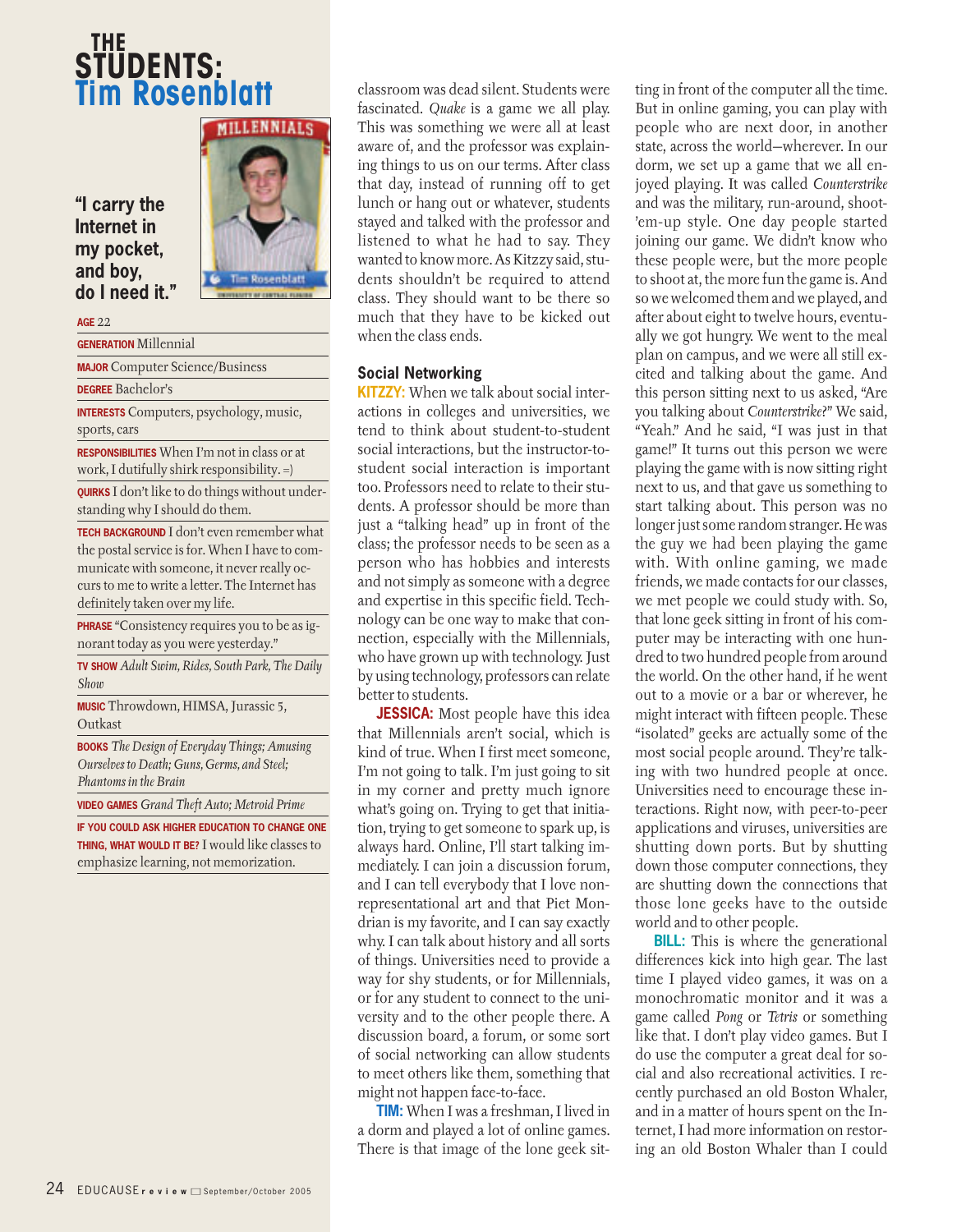deal with. I quickly had to run to Home Depot and buy all the supplies I needed. I met people locally and globally through this exchange.

**KITZZY:** I'm a very outgoing person, so I'm more of a face-to-face socializer. I like joining clubs, for instance. But technology does have its place: we use e-mail to contact each other and to set up meetings, and clubs have Web sites for their meeting minutes and their events. I think the difference is that whereas Millennials use the technology first and then have the face-to-face interactions to continue the connection, Boomers and Gen-Xers first have the face-to-face interaction and then use the technology to support the connection, to keep in touch. I think you need balance. Technology can be used as a crutch. The lone geeks need be sure to get out there and meet the people they play games with online.

**TIM:** The image of the lone geek sitting alone in his room in front of the computer is starting to change. With wireless, many people are using laptops. I've got a Sidekick, with mobile Internet, IM, Web e-mail. It also makes phone calls and is really cool. I can be out at a club or at a bookstore—wherever—and I can still keep in touch with the people who are sitting in front of their computers. I can go out more, since I'm not tethered to the wall. The extension cord goes only so far. With wireless, I can go to Starbucks, which offers wireless Internet, and I can sit, have some coffee, do my homework, do my thing online, and if someone sits down next to me, I can start talking to that person as well. So, the image of the lone geek online and alone is changing.

## **University Services**

**KITZZY:** What about administrative services that support learning, services such as the registration system and e-pay? We mentioned Web presence. I think this is important *before* students register for classes. If I can find out who my professor will be and what the course is about, that will help me make an informed decision, instead of randomly choosing a course and hoping for the best.

**TIM:** Universities are starting to deal with the generation of students who have been spoiled by companies providing services. Companies want the customer's

dollar, so they're going to do whatever it takes to make the customer happy so that the customer will give them that dollar. Universities have been a little more laidback. They have something we students want, so we have to come to them. But I've been dealing with all these companies, and I've come to expect a certain level of service. Imagine going to Amazon.com to order a book and being told: "Oh, sorry, we're out of stock. You can't have it." That is what it's like registering for classes. If the class is full, the registration system simply says: "You're not allowed in. Have a nice day." I have to get up every day for the next week at three in the morning and keep trying to register, in the hope that someone drops the class. It would be awesome if there were a wait list. Say, if there are thirty people in the class, and I'm the thirty-first person to register, I'd be told: "The class is full, but we've placed you on the wait list, and as soon as someone drops, we'll e-mail you and let you know you've got the class." That would save so much time for everyone, it would probably save the university money, and it would definitely make the students a lot happier.

**JESSICA:** I'm a history major, and I'm trying to do research. I'd prefer to have the resources made available to me at any time. I'd like to say to universities: "Put the library on the Web. Do it. Please. Place reference materials online." I understand there is concern about the kind of research that we Millennials are doing, but universities can control what we have access to. For example, I'm told to do an interlibrary loan. OK, so I do it, and I wait patiently for this book that I'm supposed to have. It doesn't show up. I don't have it. Simply put, I need those resources at my fingertips.

**BILL:** I recently tried to use Google Scholar to prepare a paper. It works, but it's very shallow. There's not much there yet. Still, Google Scholar has the potential to blow our libraries out of the water. When I go into the library to do research, either face-to-face or online, the library is just darn hard for me to use. Every database has a different set of search terms, and each has its own rules and regulations, and you have to know your mother's maiden name to be able to log in. They're all complicated to use.

**KITZZY:** I recently learned about a Web service called RateMyProfessors. com. Students talk to each other all the time: "Have you taken a class with this professor? Is he good? Is he hard? Is he challenging?" But now this sort of information is online. How great is that! You can go to the Web site, choose a university and a professor, and get actual anecdotes from students who took the class. They say what they thought of the class and of that professor. I think this is even more important now because universities are so big. Freshmen, in particular, don't know many people, so they can't very well ask questions about their first classes. Now they have an online source they can go to. Universities need to encourage these types of sites. And they need to have Web presence. Every course should have a Web site so that students can easily find out who the professor is and get contact information.

**BILL:** Students talk to other students a great deal, and I think this is true across the generations. That's how students found out which professors to take and which professors not to take before RateMyProfessors.com was created. What I would like to see institutions provide is a mentor program that will help students navigate their way through the campus and through the academic and the administrative decisions that have to be made.

## **Conclusion**

**BILL:** Students have a variety of roles. Today's students are significantly busier than they were when I was working on an undergraduate degree in the 1970s. They're mothers, they're fathers, they're supervisors, they're employees, they're caregivers—they have all these different roles. If higher education listened to me, faculty and administrators would relate better to their students. They need to know more about their students.

**KITZZY:**If higher education listened to me, class attendance would not be required. I'm not saying this because I'm lazy and I don't want to go to class. What I would say to professors who require attendance is: "If you're going to make me go to class, make it worth my while. Don't stand there and read from PowerPoint slides that I can download from your Web